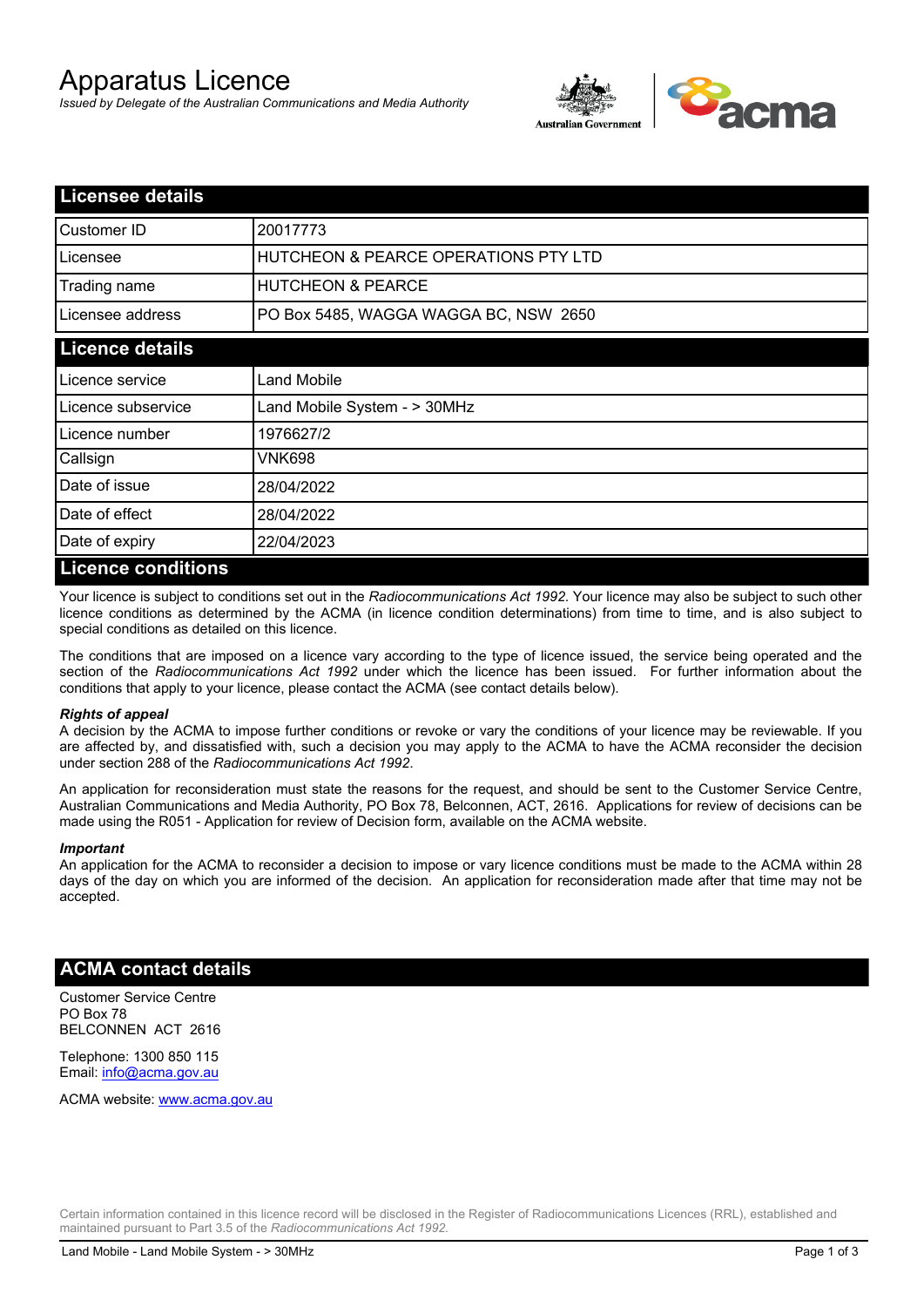## **Advisory Notes applying to licence no.: 1976627/2**

Conditions applicable to the operation of Land Mobile System station(s) authorised under this licence can be found in the Radiocommunications Licence Conditions (Apparatus Licence) Determination and the Radiocommunications Licence Conditions (Land Mobile Licence) Determination. Copies of these determinations are available from the ACMA and from the ACMA home page (www.acma.gov.au).